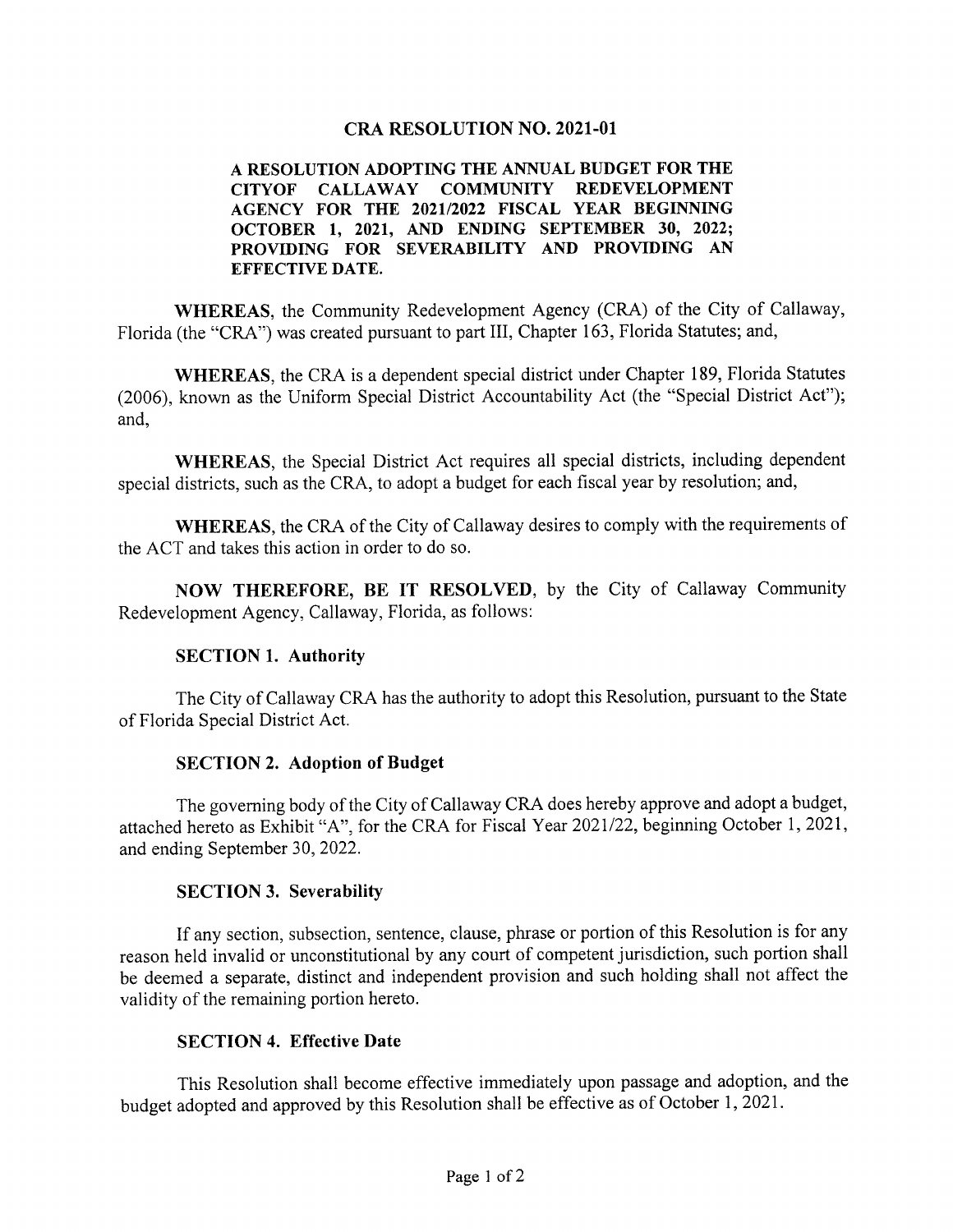# PASSED AND ADOPTED this 22<sup>nd</sup> day of <u>September</u>, 2021.



APPROVED AS TO FORM AND SUFFICIENCY FOR THE CITY OF CALLAWAY COMMUNITY REDEVELOPMENT AGENCY ONLY: ST:<br>
Janice L. Peters.<br>
VED AS TO FORM AN<br>
HE CITY OF CALLAW!<br>
VELOPMENT AGENCY<br>
Obos, City Attorney

Kevin Obos, City Attorney

## CITY OF CALLAWAY Community Redevelopment Agency

By: <u>f</u>C Pamn Henderson, Chair

VOTE OF BOARD:

Davis Griggs Henderson Pelletier Mancinelli